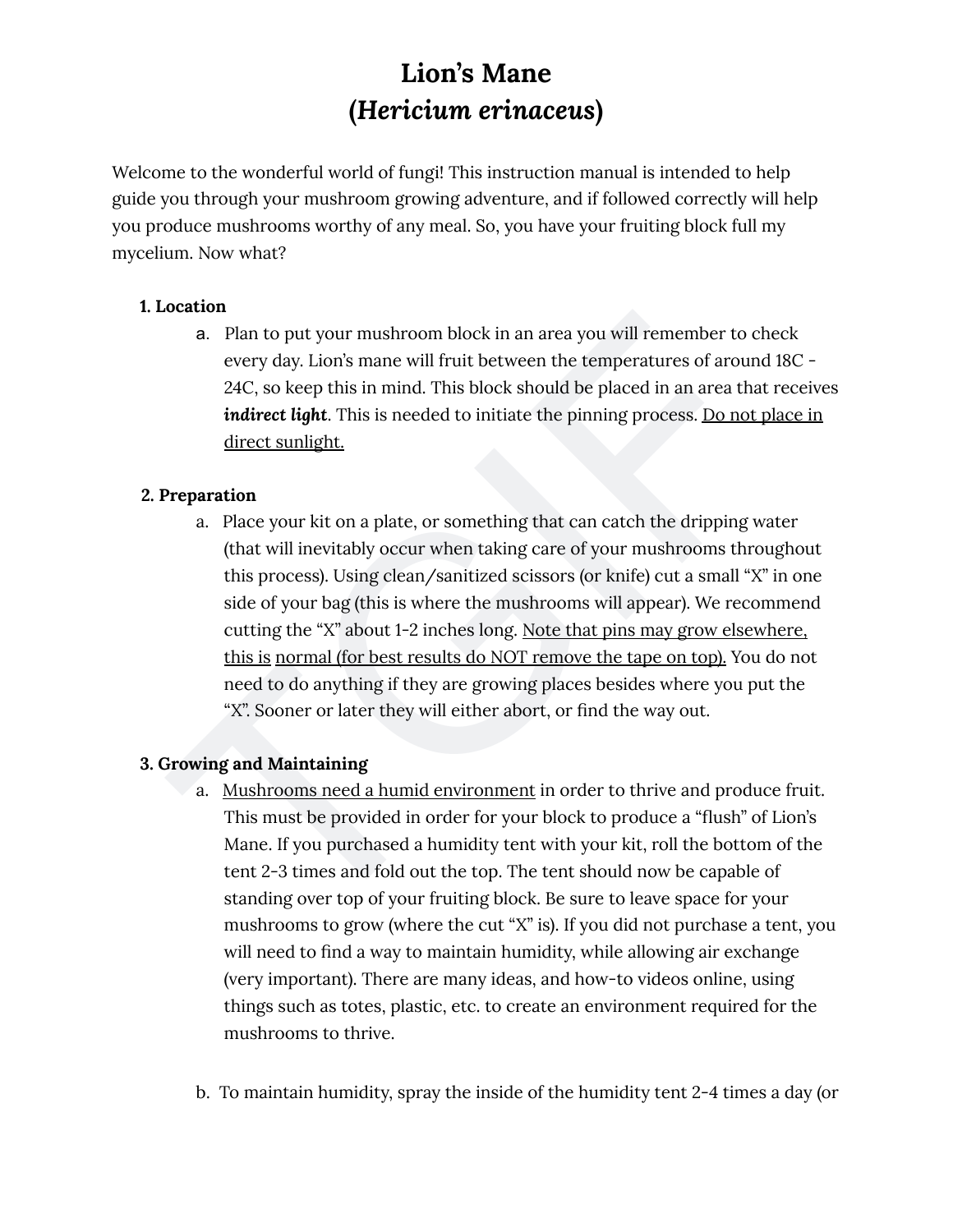whenever the walls are dry, as much as necessary). **DO NOT SPRAY THE MUSHROOM.** Lion's Mane is very sensitive to standing water on the fruiting body, and may suffer damage or stop growing if it gets sprayed directly. If you don't have a spray bottle, place a container of water inside of the tent (not as effective, but better than nothing). <u>Non-chlorinated water is ideal but</u> <u>not required (</u>chlorine can mostly be removed from tap water by letting it sit for 24 hours, or boiling it then letting cool).

Whenever the walls are dry, as much as necessary). **DO NOT SPRAY THI**<br>
MUSHROOM. Lion's More is very sensitive to standing water on the from<br>
body, and may suffer damage or stop growing if it gets sprayed directly,<br>
you do c. If you can keep the humidity up, your mushrooms should start emerging from the "X" within weeks. Remember, it is important to spray daily and ensure that the mushrooms get an adequate amount of fresh air. Lion's Mane mushrooms need a fair amount of air and humidity. You can tell what they are lacking by how they grow in the environment you have provided. Growing mushrooms is a fine balance of maintaining relative humidity, while providing enough oxygen for the mushroom to flourish.

#### **4. Harvest**

- a. Once your mushrooms start pinning, they should be ready for harvest within a week. Lion's Mane are ready for harvest when the dangling "spines" are several millimetres long. If the colour begins to turn off-white or brown, it should be harvested regardless of the spine length.
- b. Harvest by grabbing the base of the mushroom, and give it a twisting motion while gently pulling away from the block. You can also cut the base with a knife. Enjoy for your dinner immediately, or store in a paper bag in the fridge. These mushrooms should last about a week, so be sure to use them before then. **Always cook your mushrooms**. Dehydration is also a great option for long term storage.

### **5. Second Flush**

a. After your first harvest, continue to maintain humidity for your fruiting block. After a few weeks, a new mushroom should grow through the "X" you initially provided. Some prefer to tape up the initial "X", and put another opening on the opposite side of the bag. These are both acceptable methods.